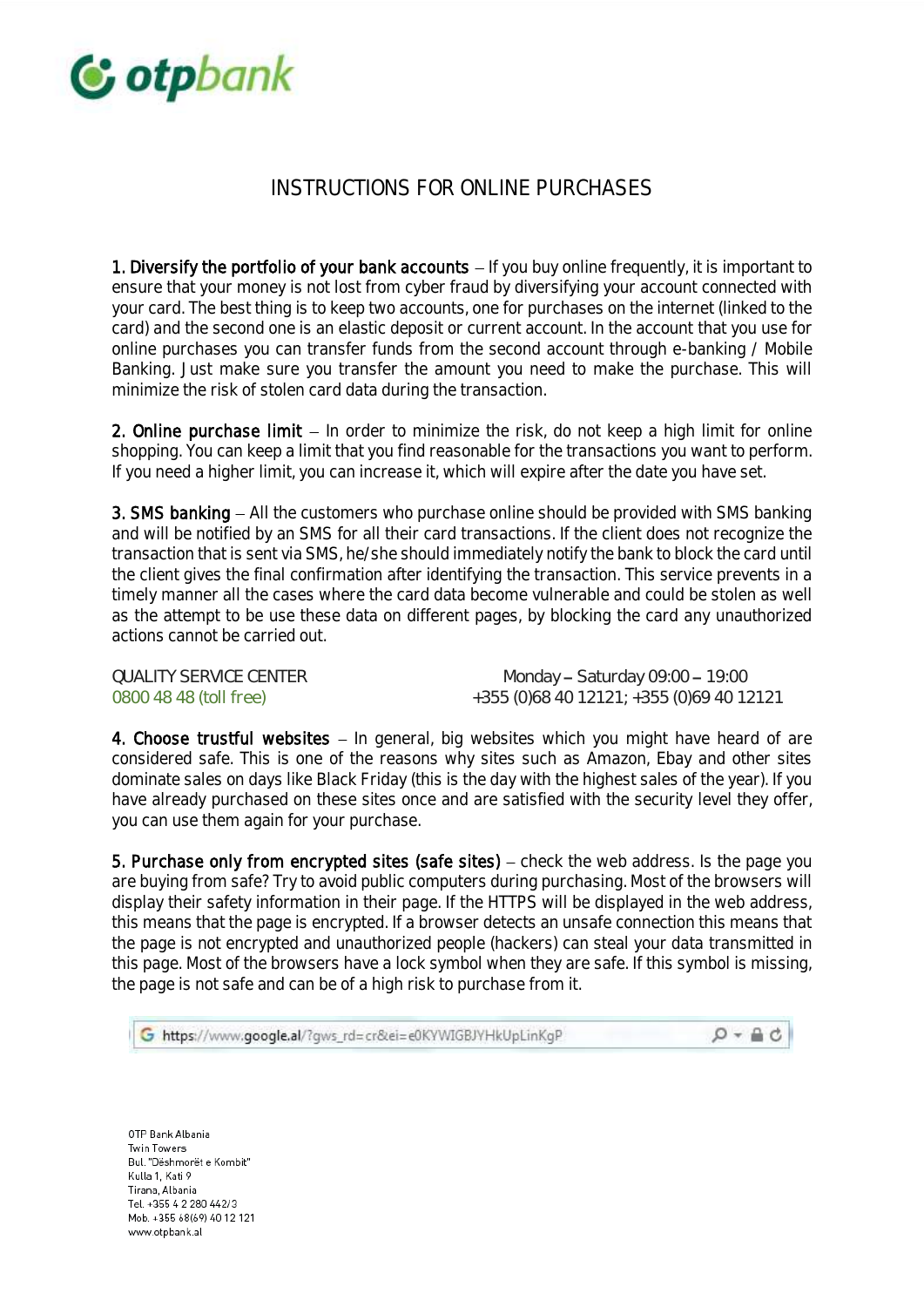

6. Delete your online presence  $-If$  you do not need an account on a merchant site anymore then delete it. Keeping your data across several merchant accounts is a good invitation for theft / loss, especially when you do not remember who owns your data and for what purpose it will be used.

7. Check your online accounts often  $-$  If a fraud has occurred, the quickest way quick to detect it is to check your online accounts daily (eg your account on PayPal). Especially if you are a frequent buyer online or during vacation period in which the number of purchases increases. A quick search on Google with the name of the page followed by the word "hack" can help you identify if certain pages that you use often have been attacked lately.

In addition, check continuously your card account so that you might identify transactions that have not been authorized by you.

8. Do not visit any website without identifying it first  $-$  Web pages that are not familiar carry a higher risk for fraud. Over 40,000 fake sites that used to sell web apps have been shut down by the authorities. Nobody would want to be part of their scams.

Verify the identity of the page you will be purchasing from by using the link below: <http://www.scamadviser.com/>

9. Use safe passwords – Many sites will push you to create a secure password, but it is best to select a password even on those pages that this is not mandatory. It is easy to select a secure password, the more characters the password has the safest it is (at least 8 characters). Do not just use capital letters, use also numbers and punctuation.

10. Do not use the same password twice  $-$  Sometimes it can be quite annoying to try and remember all the passwords that you use in different sites but programs like iCloud Keychain and 1Password will help you do just that. This programs keep your passwords encrypted and safe by making it easier to navigate through the pages you have been registered.

11. Avoid spam  $-$  They can be a good phishing method. These offers might be difficult to be identified as dangerous and they can simply deceive you to collect your data. If you are in doubt, contact the vendor by using the official data given in their official website to verify the content of their e-mail. If you receive an e-mail requesting to give out the data of your card you must never reply to it.

12. Be careful with the addresses  $-$  If you must click an internet address from your e-mail, just place the mouse over it (without clicking) in order to understand where this address will lead you. Do not click on addresses without knowing the page it will land you on, unsafe pages might install an undesired software in your computer and steal your data.

Send http://www.gougle.com<br>Ctrl+Click to follow link 71 www.google.com

OTP Bank Albania Twin Towers Bul. "Dëshmorët e Kombit" Kulla 1, Kati 9 Tirana, Albania Tel. +355 4 2 280 442/3 Mob. +355 68(69) 40 12 121 www.otpbank.al